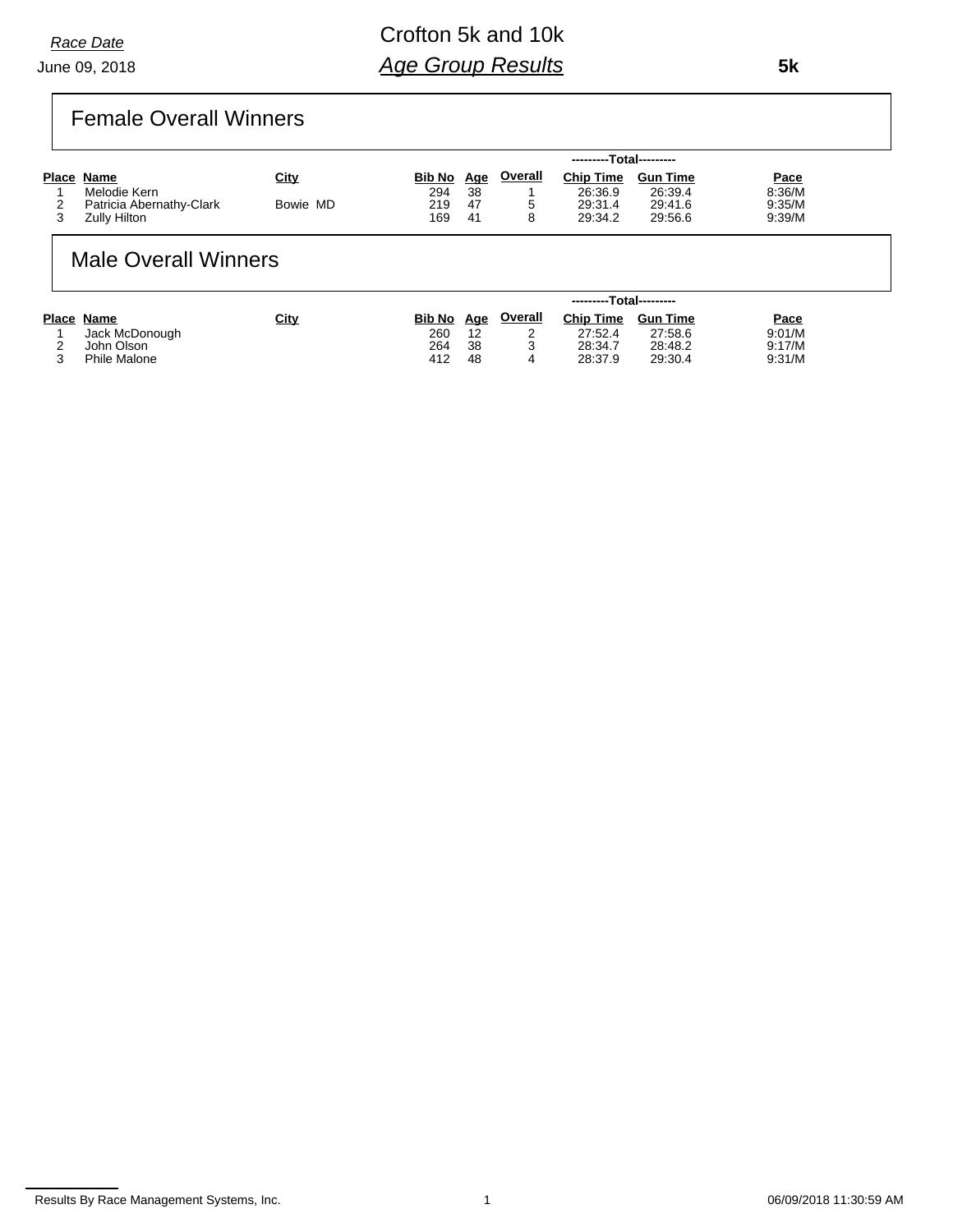June 09, 2018 *Race Date*

## Crofton 5k and 10k *Age Group Results*

Female 7 to 14

|    |                         |             |               |            |         | ---------Total--------- |                 |         |
|----|-------------------------|-------------|---------------|------------|---------|-------------------------|-----------------|---------|
|    | Place Name              | <b>City</b> | <b>Bib No</b> | <u>Age</u> | Overall | <b>Chip Time</b>        | <b>Gun Time</b> | Pace    |
|    | Elsie Claire Beutler    |             | 226           | 13         | 10      | 31:25.8                 | 32:03.4         | 10:20/M |
|    | Kira Tilton             |             | 185           | 11         | 41      | 38:11.1                 | 38:50.4         | 12:32/M |
|    | <b>Brooklyn Waldrup</b> |             | 300           |            | 51      | 39:58.1                 | 40:42.5         | 13:08/M |
| 4  | Addyson Kelly           |             | 206           | 10         | 61      | 43:04.0                 | 44:12.3         | 14:15/M |
| 5  | <b>Emily Song</b>       |             | 214           | 11         | 64      | 43:16.9                 | 44:24.9         | 14:19/M |
| 6  | Rebecca Flom            |             | 241           | 10         | 76      | 46:56.6                 | 47:06.1         | 15:12/M |
|    | Hannah Rauschenberg     |             | 270           | 10         | 80      | 48.23.2                 | 48:31.6         | 15:39/M |
| 8  | Mira Prv                |             | 268           |            | 84      | 50.19.0                 | 50:38.2         | 16:20/M |
| 9  | Madison Alexander       |             | 202           | 11         | 86      | 51:42.8                 | 52:49.8         | 17:02/M |
| 10 | Iyanna Shaw             |             | 213           | 11         | 87      | 52:23.0                 | 52:23.0         | 16:54/M |
| 11 | Molly Paterno           |             | 208           | 10         | 97      | 59:01.0                 | 1:00:13.4       | 19:25/M |

### Male 7 to 14

|              |                     |             |        | ---------Total--------- |         |                  |                 |             |  |
|--------------|---------------------|-------------|--------|-------------------------|---------|------------------|-----------------|-------------|--|
| <b>Place</b> | Name                | <b>City</b> | Bib No | <u>Age</u>              | Overall | <b>Chip Time</b> | <b>Gun Time</b> | <b>Pace</b> |  |
|              | James McDonough     |             | 261    | 11                      |         | 29:34.1          | 29:40.8         | 9:34/M      |  |
| 2            | Carson Malone       |             | 253    | 10                      | 9       | 30:51.8          | 31:40.3         | 10:13/M     |  |
| 3            | Alexis Raminez      |             | 209    | 11                      | 11      | 31:39.0          | 32:41.8         | 10:33/M     |  |
| 4            | Nathan Wines        |             | 217    | 11                      | 12      | 31:39.1          | 32:41.6         | 10:33/M     |  |
| 5            | <b>Wyatt Dowton</b> |             | 239    | 10                      | 18      | 32:55.9          | 33:35.0         | 10:50/M     |  |
| 6            | Daniel Beutler      |             | 225    | 10                      | 20      | 33:04.1          | 33:42.3         | 10:52/M     |  |
|              | Chase Fugiolo       |             | 296    | 10                      | 25      | 35:14.8          | 35:47.0         | 11:33/M     |  |
| 8            | Jackson Rice        |             | 190    | 10                      | 37      | 37:58.5          | 38:38.1         | 12:28/M     |  |
| 9            | <b>Tyler Holt</b>   |             | 245    | 11                      | 39      | 38:09.3          | 38:49.4         | 12:31/M     |  |
| 10           | Cooper Phippen      |             | 266    | 10                      | 40      | 38.09.6          | 38:50.0         | 12:32/M     |  |
| 11           | Landon Bujac        |             | 231    | 11                      | 43      | 38:22.2          | 38:43.1         | 12:29/M     |  |
| 12           | Keon Gavin          |             | 207    | 11                      | 44      | 38:48.4          | 39:58.6         | 12:54/M     |  |
| 13           | Jayden Ryland       |             | 211    | 10                      | 45      | 38:49.2          | 39.58.9         | 12:54/M     |  |
| 14           | <b>Brady Tilton</b> |             | 188    | 10                      | 46      | 39:39.1          | 40:20.3         | 13:01/M     |  |
| 15           | Obed Tuma           |             | 216    | 10                      | 53      | 40:15.8          | 41:23.0         | 13:21/M     |  |
| 16           | Gavin Robbins       |             | 210    | 11                      | 59      | 42:30.0          | 43:45.2         | 14:07/M     |  |
| 17           | Noah Samuel         |             | 212    | 11                      | 60      | 43:02.0          | 44:09.4         | 14:15/M     |  |
| 18           | Dylan Budd          |             | 203    | 11                      | 66      | 43:19.3          | 44:26.2         | 14:20/M     |  |
| 19           | Jacob Stafford      |             | 194    | 11                      | 67      | 43:25.5          | 44:04.7         | 14:13/M     |  |
| 20           | Liam Berry          |             | 223    | 9                       | 78      | 48:10.2          | 49:04.6         | 15:50/M     |  |

### Female 15 to 19

|                                |                                                                                         |             |                                           |                                          |                                              | ---------Total---------                                                 |                                                                        |                                                             |
|--------------------------------|-----------------------------------------------------------------------------------------|-------------|-------------------------------------------|------------------------------------------|----------------------------------------------|-------------------------------------------------------------------------|------------------------------------------------------------------------|-------------------------------------------------------------|
| Place Name<br>2                | Erin Malone<br>Meghan Malone                                                            | <u>City</u> | Bib No<br>411<br>413                      | <u>Age</u><br>18<br>16                   | <b>Overall</b><br>22<br>48                   | <b>Chip Time</b><br>33:15.6<br>39:55.3                                  | <b>Gun Time</b><br>34:07.4<br>40:47.5                                  | Pace<br>11:00/M<br>13:09/M                                  |
|                                | Female 20 to 29                                                                         |             |                                           |                                          |                                              | ---------Total---------                                                 |                                                                        |                                                             |
| Place Name<br>2<br>3<br>4<br>5 | Amy Mattison<br>Kate Connolly<br>Jenny Levering<br>Lizzy Rauschenberg<br>Samantha White | <u>City</u> | Bib No<br>201<br>234<br>252<br>271<br>293 | <u>Age</u><br>29<br>27<br>20<br>28<br>25 | <b>Overall</b><br>13<br>33<br>74<br>79<br>93 | <b>Chip Time</b><br>31:49.6<br>37:00.5<br>46:18.8<br>48:22.5<br>55:25.8 | <b>Gun Time</b><br>32:52.4<br>38:02.3<br>46:54.8<br>48:31.3<br>56:29.1 | Pace<br>10:36/M<br>12:16/M<br>15:08/M<br>15:39/M<br>18:13/M |

#### Male 20 to 29

|                                       |             |               | ---------Total--------- |          |                    |                    |                    |
|---------------------------------------|-------------|---------------|-------------------------|----------|--------------------|--------------------|--------------------|
| Place Name                            | <u>City</u> | <b>Bib No</b> | Age                     | Overall  | <b>Chip Time</b>   | <b>Gun Time</b>    | <b>Pace</b>        |
| Johathan Malone<br>2 * Matthew Malone |             | 254<br>255    | 21<br>23                | 31<br>85 | 36:57.4<br>50:31.3 | 37:45.3<br>51:02.0 | 12:11/M<br>16:28/M |

 **5k**

Results By Race Management Systems, Inc. 2 06/09/2018 11:30:59 AM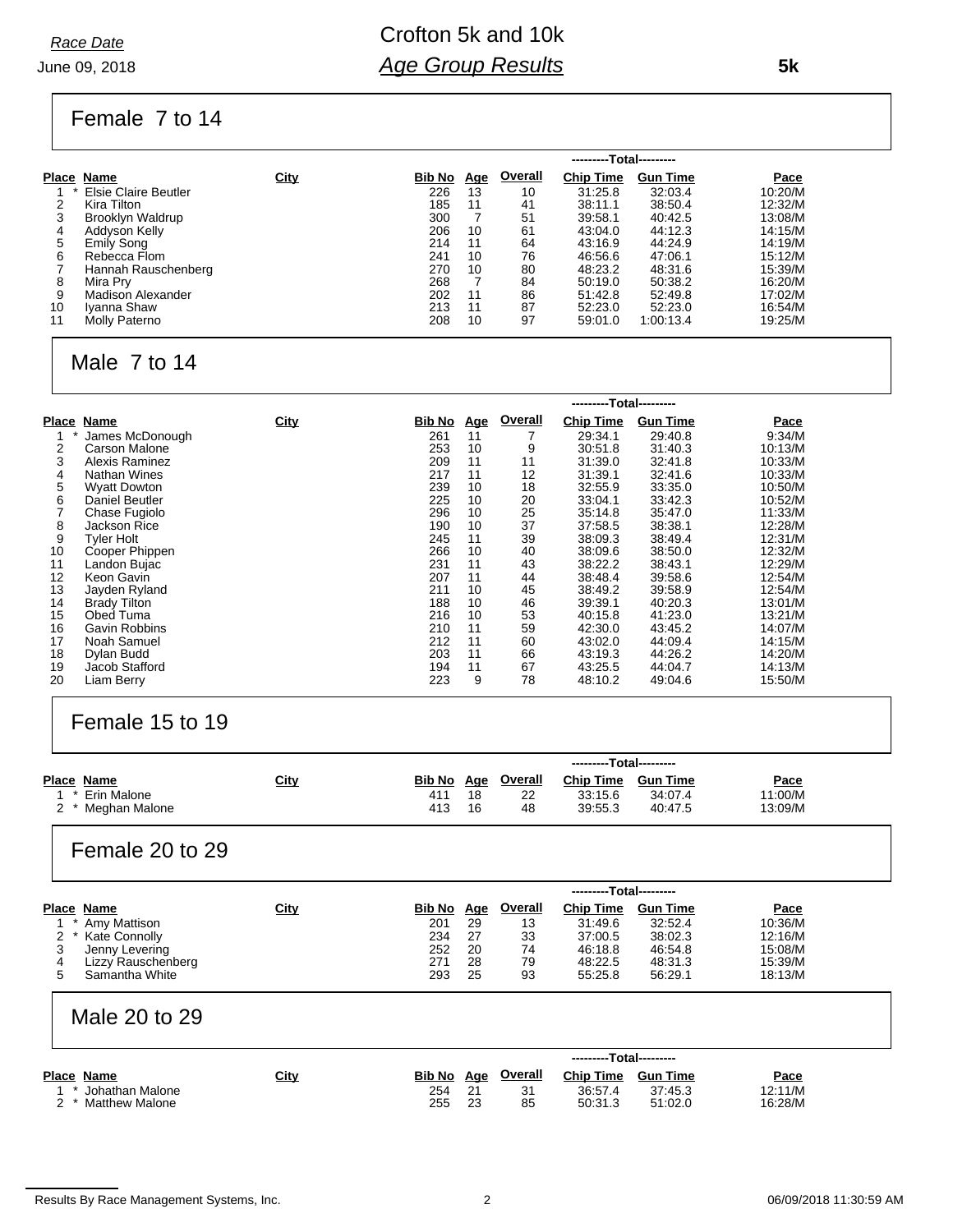June 09, 2018 *Race Date*

## Crofton 5k and 10k *Age Group Results*

Female 30 to 39

|    |                      |             |               |            |                | ---------Total--------- |                 |             |
|----|----------------------|-------------|---------------|------------|----------------|-------------------------|-----------------|-------------|
|    | Place Name           | <u>City</u> | <b>Bib No</b> | <u>Age</u> | <b>Overall</b> | <b>Chip Time</b>        | <b>Gun Time</b> | <b>Pace</b> |
|    | Jennifer Glasscock   |             | 242           | 32         | 27             | 36:10.6                 | 37:08.2         | 11:59/M     |
|    | <b>Casey Sisulak</b> |             | 282           | 30         | 54             | 40:23.1                 | 40.58.0         | 13:13/M     |
| 3  | Katherine Roxas      |             | 276           | 36         | 57             | 41:48.0                 | 43:01.7         | 13:53/M     |
| 4  | Sherri Roxas         |             | 277           | 35         | 58             | 41:48.8                 | 43:02.0         | 13:53/M     |
| 5  | Meredith Bujac       | Crofton MD  | 232           | 35         | 72             | 45:04.0                 | 45:25.7         | 14:39/M     |
| 6  | Ashley Anderson      |             | 220           | 35         | 83             | 50:08.8                 | 51:21.1         | 16:34/M     |
|    | Kelly Bressler       |             | 229           | 33         | 90             | 54:50.6                 | 55:51.2         | 18:01/M     |
| 8  | Christine Polucha    |             | 267           | 37         | 95             | 56:43.0                 | 57:43.4         | 18:37/M     |
| 9  | Krista Latchaw       |             | 250           | 38         | 98             | 59:12.4                 | 1:00:29.7       | 19:31/M     |
| 10 | Kathryn Couch        |             | 198           | 37         | 102            | 1:13:21.7               | 1.13:59.8       | 23:52/M     |

#### Male 30 to 39

|   |                      |             |               |            |                |                  | ---------Total--------- |             |  |
|---|----------------------|-------------|---------------|------------|----------------|------------------|-------------------------|-------------|--|
|   | Place Name           | <b>City</b> | <u>Bib No</u> | <u>Age</u> | <b>Overall</b> | <b>Chip Time</b> | <b>Gun Time</b>         | <b>Pace</b> |  |
|   | Dan Rosso            |             | 275           | 38         | 30             | 36:50.0          | 37:06.9                 | 11:58/M     |  |
| 2 | <b>Rick Schaffer</b> |             | 279           | 35         | 34             | 37:07.0          | 38:27.1                 | 12:24/M     |  |
|   | John Waldrup         |             | 179           | 39         | 49             | 39:56.4          | 40:40.7                 | 13:07/M     |  |
| 4 | Casey Cooke          |             | 297           | 35         | 56             | 41:12.3          | 42:03.3                 | 13:34/M     |  |
| 5 | Joseph Kelly         |             | 218           | 36         | 65             | 43:17.8          | 44:26.4                 | 14:20/M     |  |
| 6 | Cory Raymond         |             | 272           | 34         | 71             | 44:49.6          | 46:08.3                 | 14:53/M     |  |
|   | <b>Bill Berry</b>    |             | 222           | 38         | 77             | 48:09.3          | 49:04.1                 | 15:50/M     |  |
| 8 | John Bressler        |             | 228           | 33         | 89             | 54:00.6          | 54:00.6                 | 17:25/M     |  |
| 9 | Morris Thomas        |             | 287           | 39         | 92             | 54:52.3          | 55:11.3                 | 17:48/M     |  |

### Female 40 to 49

|       |                          |              | --Total--------- |            |         |                  |                 |         |
|-------|--------------------------|--------------|------------------|------------|---------|------------------|-----------------|---------|
| Place | Name                     | <u>City</u>  | <b>Bib No</b>    | <u>Age</u> | Overall | <b>Chip Time</b> | <b>Gun Time</b> | Pace    |
|       | Monica Malone            |              | 408              | 48         | 15      | 31:57.3          | 32:48.8         | 10:35/M |
|       | Susan McClyde            |              | 258              | 42         | 24      | 34:49.3          | 35:34.4         | 11:28/M |
| 3     | Jessica Fugiolo          |              | 295              | 43         | 26      | 35:18.3          | 35:51.5         | 11:34/M |
| 4     | Moira Valentine          | Crofton MD   | 291              | 47         | 28      | 36:22.6          | 37:15.9         | 12:01/M |
| 5     | Renee Rainger            | bowie MD     | 269              | 47         | 36      | 37:46.8          | 38:36.3         | 12:27/M |
| 6     | <b>Bridget Holt</b>      | Gambrills MD | 244              | 40         | 38      | 38:08.5          | 38:48.9         | 12:31/M |
|       | Sarah Tilton             |              | 191              | 42         | 47      | 39:39.5          | 40:20.7         | 13:01/M |
| 8     | Olga Rohelova            |              | 274              | 45         | 55      | 40:47.0          | 40:47.0         | 13:09/M |
| 9     | Melissa Slade            |              | 200              | 43         | 70      | 44:44.8          | 46:03.9         | 14:51/M |
| 10    | Tysheina McArn-Robertson |              | 257              | 41         | 73      | 45:08.6          | 46:27.3         | 14:59/M |
| 11    | Robin Campbell           |              | 406              | 40         | 94      | 56:41.8          | 57:42.9         | 18:37/M |
| 12    | <b>Ruth Devadas</b>      |              | 238              | 43         | 99      | 59:12.7          | 1:00:29.8       | 19:31/M |
| 13    | Cecilia Cromwel          |              | 414              | 43         | 100     | 1:00:02.2        | 1:01:12.9       | 19:45/M |

### Male 40 to 49

|                        |             |        | ---------Total--------- |                |                  |                 |             |  |
|------------------------|-------------|--------|-------------------------|----------------|------------------|-----------------|-------------|--|
| Place Name             | <u>City</u> | Bib No | <u>Age</u>              | <b>Overall</b> | <b>Chip Time</b> | <b>Gun Time</b> | <b>Pace</b> |  |
| Jason Thomas           |             | 286    | 43                      | 17             | 32:54.0          | 33:45.8         | 10:53/M     |  |
| <b>Anthony Beutler</b> |             | 224    | 48                      | 21             | 33:04.8          | 33:43.0         | 10:53/M     |  |
| Michael Frazior        |             | 183    | 43                      | 29             | 36:23.7          | 37:10.6         | 11:59/M     |  |
| Andrew Mushi           |             | 263    | 43                      | 62             | 43:08.1          | 44:40.4         | 14:25/M     |  |
| Warren Holt            |             | 246    | 45                      | 68             | 43:32.0          | 44:13.2         | 14:16/M     |  |
|                        |             |        |                         |                |                  |                 |             |  |

### Female 50 to 59

| Place Name           | City       | Bib No | Age | <b>Overall</b> | <b>Chip Time</b> | <b>Gun Time</b> | Pace    |
|----------------------|------------|--------|-----|----------------|------------------|-----------------|---------|
| * Vanessa Orlando    | Crofton MD | 265    | 58  | 50             | 39.57.6          | 41:03.6         | 13:15/M |
| 2 * Patricia Schuetz | bowie MD   | 280    | 53  | 75             | 46:19.3          | 46:54.5         | 15:08/M |
| ∟uella Bressler      |            | 230    | 58  | 91             | 54:51.5          | 55:50.2         | 18:01/M |
| Diane White          |            | 292    | 59  | 101            | 1:00:45.0        | 1:00:45.0       | 19:36/M |

 **5k**